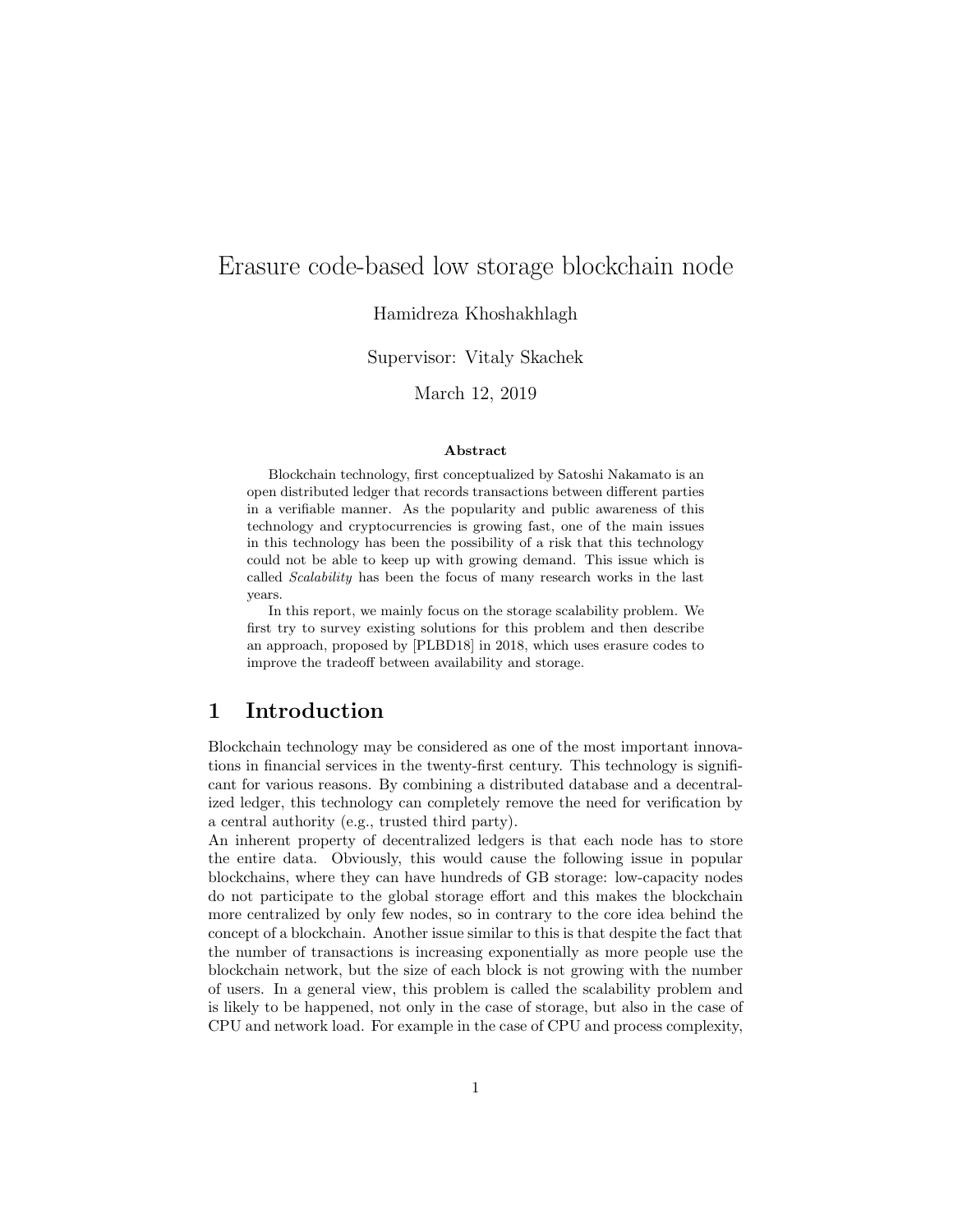each transaction has to be processed by every node which can consequently lead to a restriction on the throughput and latency of the blockchain.

Several solutions were proposed to overcome this problem. For example, considering process issue, a mechanism is proposed by Ethereum team which increase the blockchain throughput. Considering the storage scalability problem which is the main focus of this report, there are three types of solutions. While in a general case, each node stores the entire blockchain, these solutions try to decrease the storage space complexity but still guaranteeing the availability and reliability of the blockchain at the same time.

The structure of this report is as follows: We first start with some explanations about blockchain and storage scalability problem in this technology. Next, we explain two basic solutions for this problem. Then we bring the description of recent erasure code-based solution in more details. Finally, we will present a conclusion.

# 2 Blockchain and Storage Scalability problem (SSP)

The blockchain is essentially a chain of blocks. A block contains the data of all transactions within a specific period of time, and a reference to the previous block as well. Cryptographic hashing algorithms are used to guarantee that all blocks are not tampered with, and thus the blockchain keeps itself secure. To do this, the underlying hash function in the blockchain should be a secure and standard hash algorithm which has two important properties:

- 1 it should be collision resistant;
- 2 finding a preimage should be difficult (i.e., given  $x$ , it should be hard to find a different value x' such that  $hash(x) = hash(x')$ .

One important property in the blockchain technology is that it is not provided from a single server, but is run on a widespread network of computers as a distributed ledger. All participants in the network hold all data in the blockchain, and all work together to expand it. That's where the issue comes up: lowresource devices can not participate to the global storage effort and this makes the blockchain more centralized, which is in contrary with the core idea behind this technology. This problem which is called storage scalability problem, has been one of the main challenges in blockchain technology in recent years. Despite many solutions were proposed to solve the problem, none of them solves the problem fully.

### 3 Basic Solutions for SSP

Before describing two basic solutions for SSP, we recall storage policy in traditional blockchains, where as depicted in Fig. 1, each node stores the entire blockchain.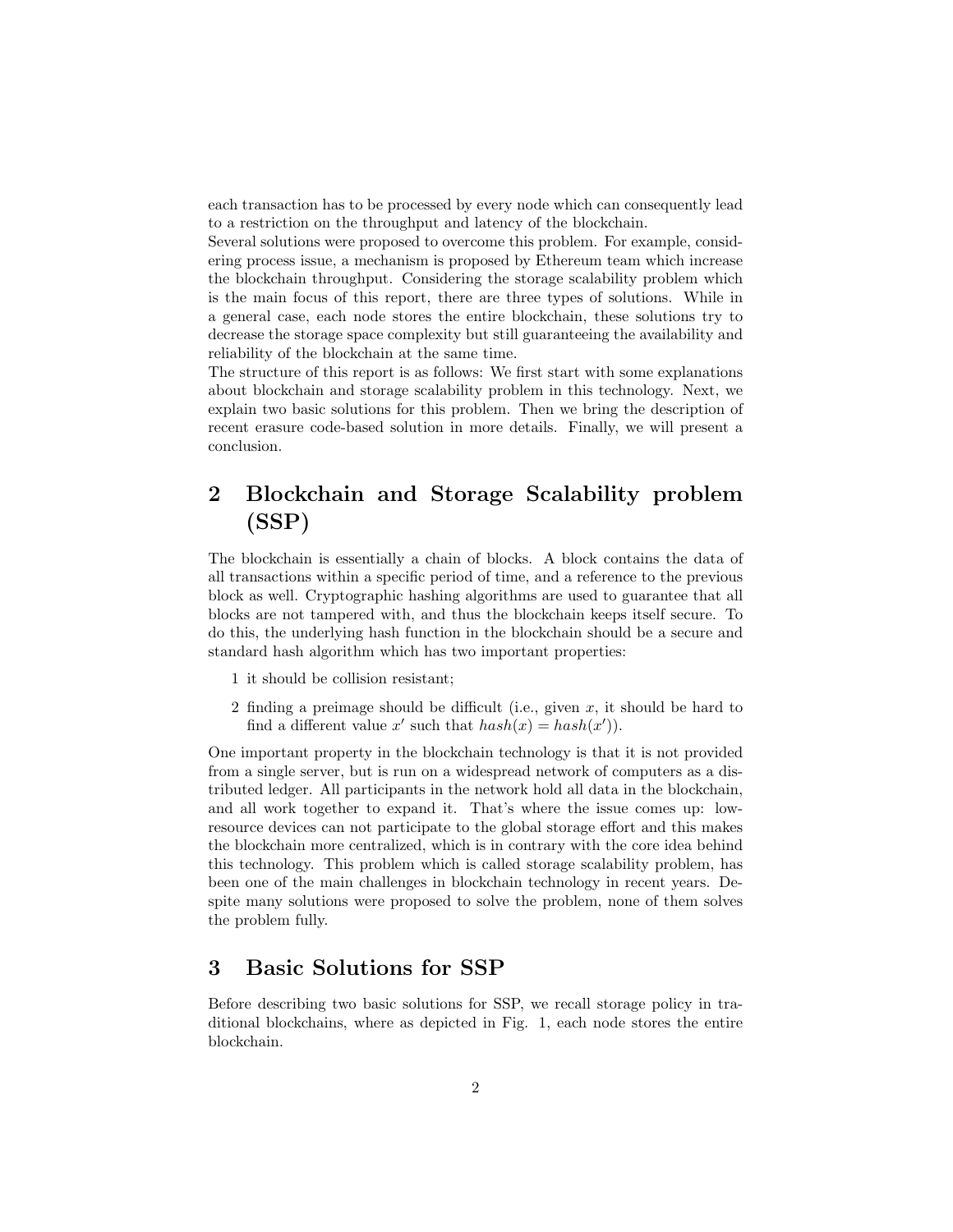| Node $1$       | Node $2\,$     | Node 3         | Node 4         |
|----------------|----------------|----------------|----------------|
| $b_1$          | $b_1$          | b <sub>1</sub> | b <sub>1</sub> |
| b <sub>2</sub> | b <sub>2</sub> | b <sub>2</sub> | b <sub>2</sub> |
| $b_3$          | $b_3$          | $b_3$          | $b_3$          |
| $b_4$          | $b_4$          | $b_4$          | $b_4$          |
| b <sub>5</sub> | b <sub>5</sub> | b <sub>5</sub> | b <sub>5</sub> |
| $b_6$          | $b_6$          | $b_6$          | $b_6$          |

Figure 1: Traditional blockchain [PLBD18]

| Node $1$ | Node 2 | Node 3 | Node 4           |
|----------|--------|--------|------------------|
| U.       | 02     |        | 06               |
|          |        |        | $\boldsymbol{v}$ |
|          | $U_6$  |        |                  |

Figure 2: Distributed replication blockchain [PLBD18]

- Replicated systems. The first and most trivial solution for storage scalability problem is to reduce the required storing capacity of every node. This means that every block will be sustained by several nodes, but not by all. A toy example is presented in Fig. 2. By this approach, if one of the nodes storing a block becomes unavailable at a moment, the block will be still available in some other nodes. Despite a drastic improvement in space complexity, there is a serious weakness within this solution: block availability is reduced and thereby it is very tempting for malicious users to target those blocks of the blockchain that are poorly replicated.
- Light nodes. The second solution is offered by light clients. The idea behind defining light clients is to allow nodes with limited resources, in particular storage limitation, to participate to the blockchain and perform verification of transactions, while just storing block headers. The main disadvantage of this solution is that these nodes never verify the entire blockchain and rely their trust on other non-light nodes (i.e., full nodes) which is certainly in contrary with the core idea behind the blockchain technology, where the the main assumption is that no user in the network can be trusted.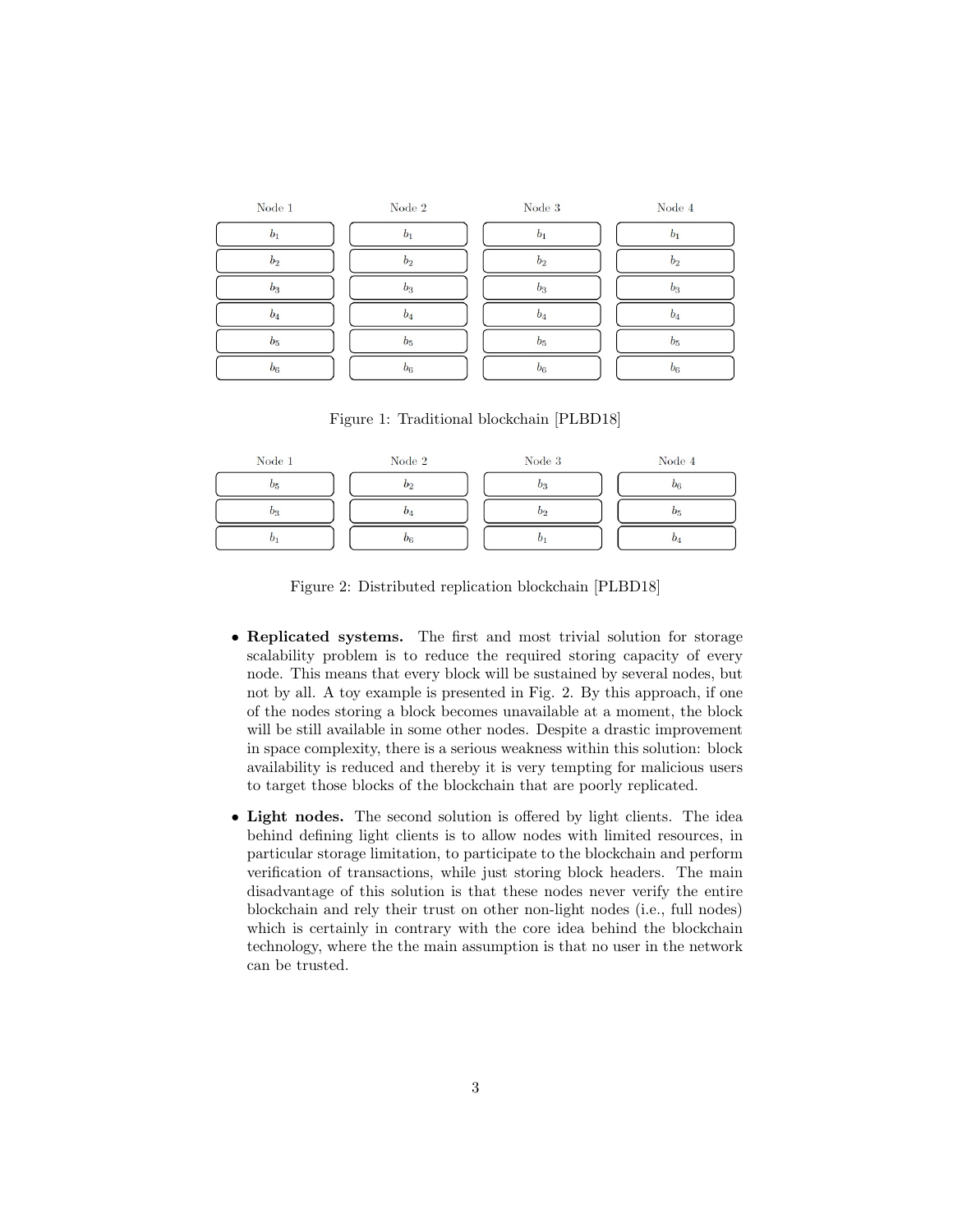

Figure 3: Traditional system [PLBD18]

### 4 Erasure code-based low storage node

To describe the third solution, we first consider a replicated system as depicted in Fig. 3. There are 3 data blocks  $b_1$ ,  $b_2$  and  $b_3$  and they are simply replicated once for redundancy. If one block and it's copy are deleted at a moment (Here  $b_2$ , this means that the corresponding block can no longer be recovered by other nodes.

Here we give some explanations about the idea behind using erasure codes to improve the storage complexity: the fact that different blocks could be possibly unavailable at some moments means equivalently that the storage could be assumed to be over an erasure channel. In particular, from a coding-theory point of view, when there is a scenario where part of information over a communication channel can be deleted or unavailable, we model this scenario as an erasure channel. Therefore, it is reasonable to apply existing solutions for this problem from a coding theory approach to our storage scalability problem.

In [PLBD18], the authors propose that the redundancy blocks in the replicated system are replaced by a linear combination of data blocks. This solution, as represented in Fig. 4 would be more efficient and can provide better block availability at the same time. In this example, there are three available blocks, where the last two blocks are two linear equations correspond to the three original blocks  $b_1$ ,  $b_2$  and  $b_3$ . Now, as  $b_1$  is known and we have only two unknown variables  $b_2$  and  $b_3$ , so it is possible to recover these blocks by the two linear equations. The only needed computations are to invert the corresponding coefficient matrix and then multiply this matrix by the output vector as depicted in Fig. 4. We explain this solution and the description of encoding and decoding algorithms with more details in the following subsections. Before starting the encoding procedure, let us first define some notations:

- $N^{(i)}$ : The *i*th node in the blockchain network. Note that *i* can be considered as a unique identifier for characterizing each node.
- $B^{(j)}$ : The jth block in the blockchain. The first block is denoted by  $B^{(0)}$ .
- $s_B$  is the maximum size of a block in the blockchain.
- $k$  is an integer which corresponds to the number of fragments of a block.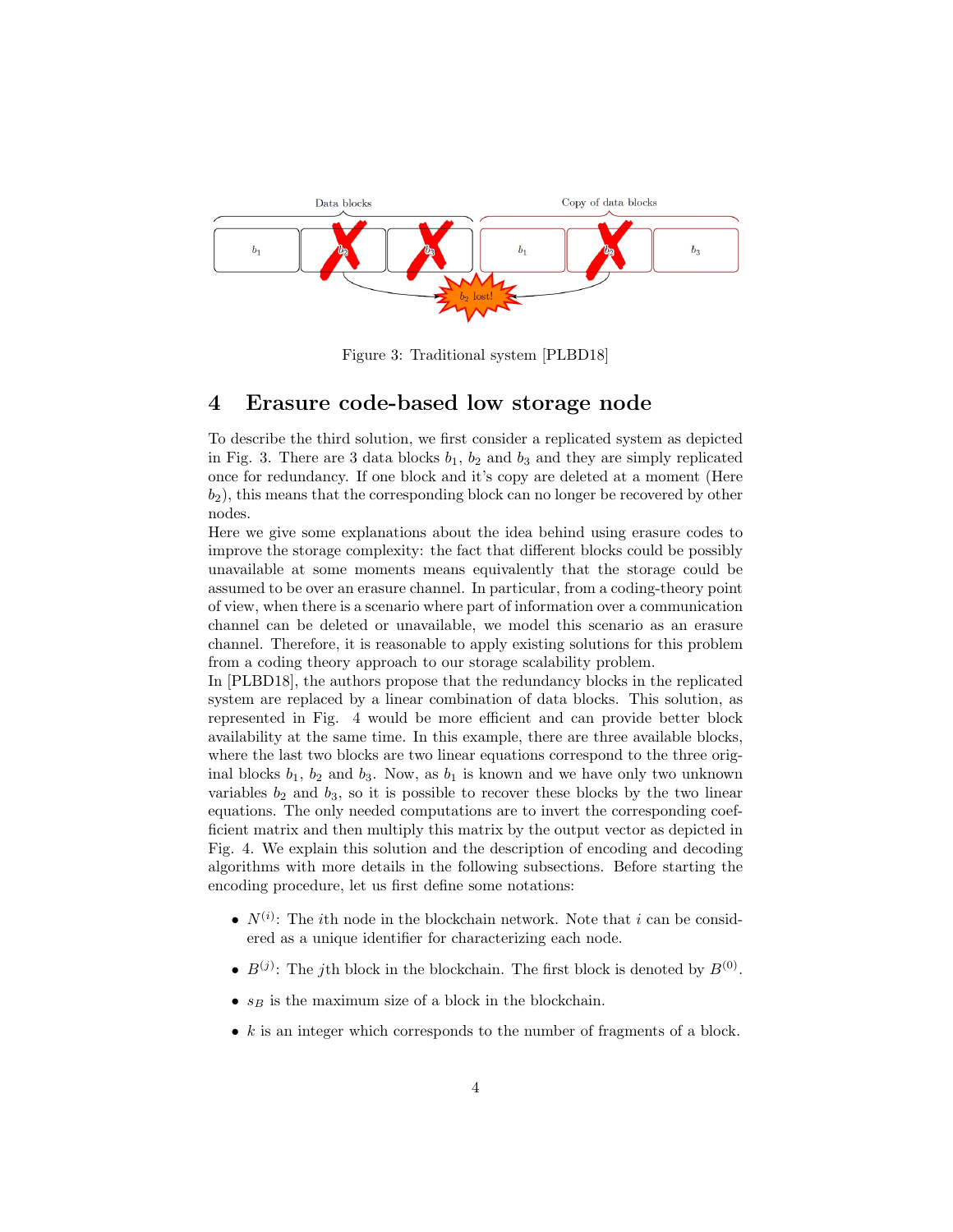

Figure 4: Coded storage system [PLBD18]

 $\bullet$  r is an integer which corresponds to the number of coded fragments stored by a node.

### 4.1 Encoding algorithm

Assume that an arbitrary node (say  $N^{(i)}$ ) wants to encode a block  $B^{(j)}$ . As depicted in Fig.  $5$ , it first splits the block into  $k$  fragments, represented by  $F_0^{(j)},...,F_{k-1}^{(j)}$ . Next, it generates  $k \cdot r$  entries of the coefficient matrix, denoted by  $\{\alpha_0^{(i,j)},\ldots,\alpha_{(k,r-1)}^{(i,j)}\}$ , by initializing a pseudo-random number generator with a seed defined as the concatenation of binary expressions of indices i and j. Finally, the coded fragments are built by multiplying the coefficient matrix to the block fragments. i.e., the node performs the following linear computations for  $0 \le u \le r - 1$ :

$$
\zeta^{(i,j)}_u = \alpha^{(i,j)}_{k.u} \cdot F^{(j)}_0 + ... + \alpha^{(i,j)}_{k.(u+1)-1} \cdot F^{(j)}_{k-1}
$$

After doing this computations, the node removes the block  $B^{(j)}$  and replaces it with the coded fragments  $\zeta_u^{(i,j)}$  for  $0 \le u \le r - 1$ .

### 4.2 Decoding algorithm

When a node  $N^{(i)}$  wants to recover a block  $B^{(j)}$ , it firsts download coded fragments  $\zeta_0^{(i_0,j)},...,\zeta_{r-1}^{(i_{r-1},j)}$  from different nodes  $N^{(i_0)},...,N^{(i_{r-1})}$ . It is important to note that the node requests can be from different nodes or only from a small set of nodes. In particular, there is no restriction on node selections as by each request, the node will retrieve a linear equation corresponding to the desired block fragments. Next, due to the fact that this node knows the indices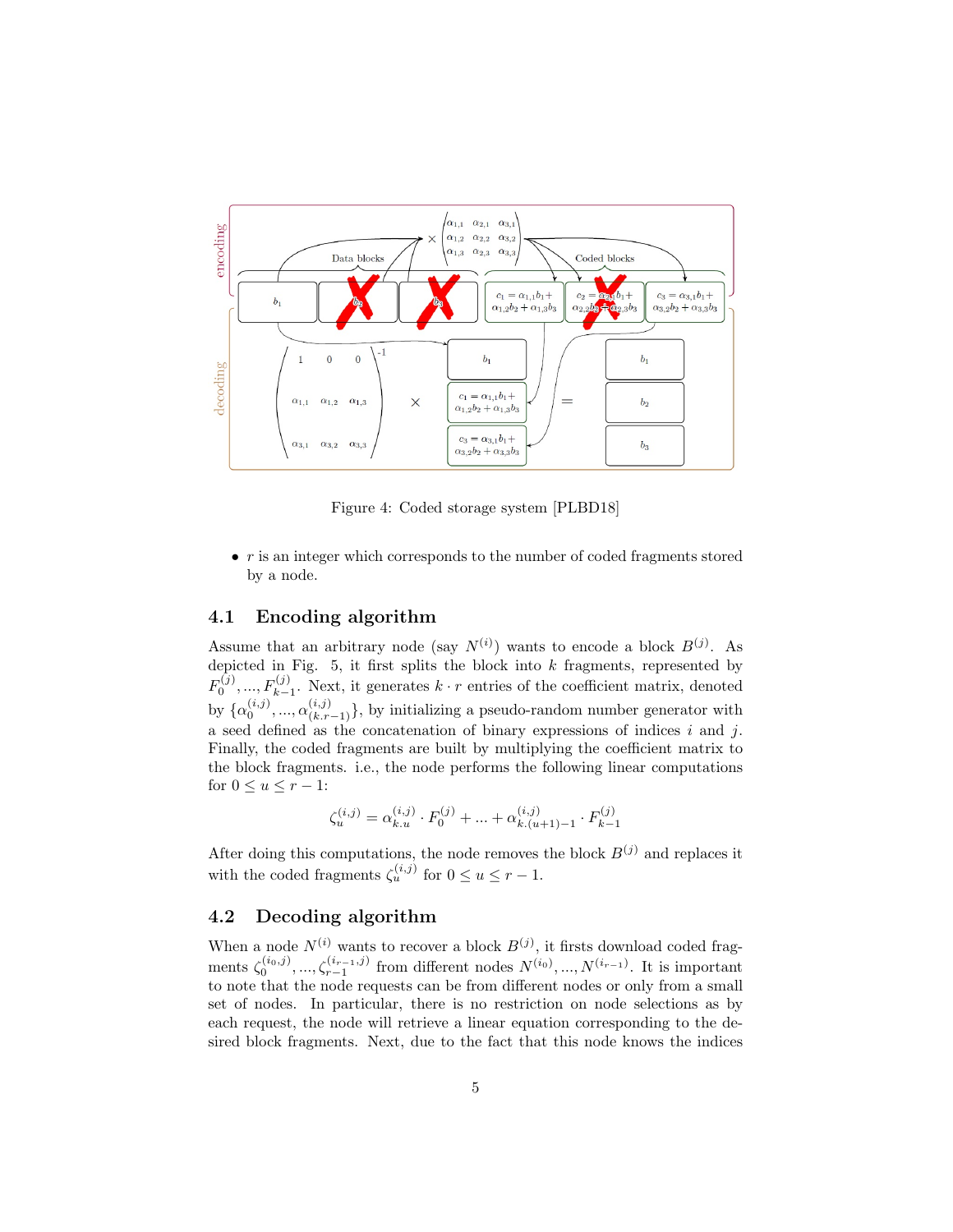

Figure 5: Block encoding procedure [PLBD18]



Figure 6: Block recovery procedure [PLBD18]

 $i_0, ..., i_{r-1}$  and j, so it is able to initialize the pseudo random number generator by the concatenation of binary expression of these indices, and then computes the entries of the coefficient matrix. Now, node  $N^{(i)}$  knows r linear equations that correspond to  $r$  coded fragments. Thus after downloading a sufficient number of these fragments, it will be able to recover the k fragments and thus the entire value of block  $B^{(j)}$  by performing linear algebra computations. A toy example of decoding procedure is illustrated in Fig. 6.

#### 4.3 Choosing parameters

To find a good tradeoff between storage and time complexity, one needs to determine the parameters  $k$  and  $r$ . Depending on the blockchain and type of the node, different parameters could offer the best tradeoff and this fact makes it impossible to determine a generic value for  $k$  and  $r$ . But based on some observations and system constraints, it is possible to analyze these parameters. In what follows, we first analyze the size of the finite field, where the entries of the coefficient matrix are chosen from. Next, we summarize the complexity results with respect to encoding and decoding complexity from [PLBD18]. Some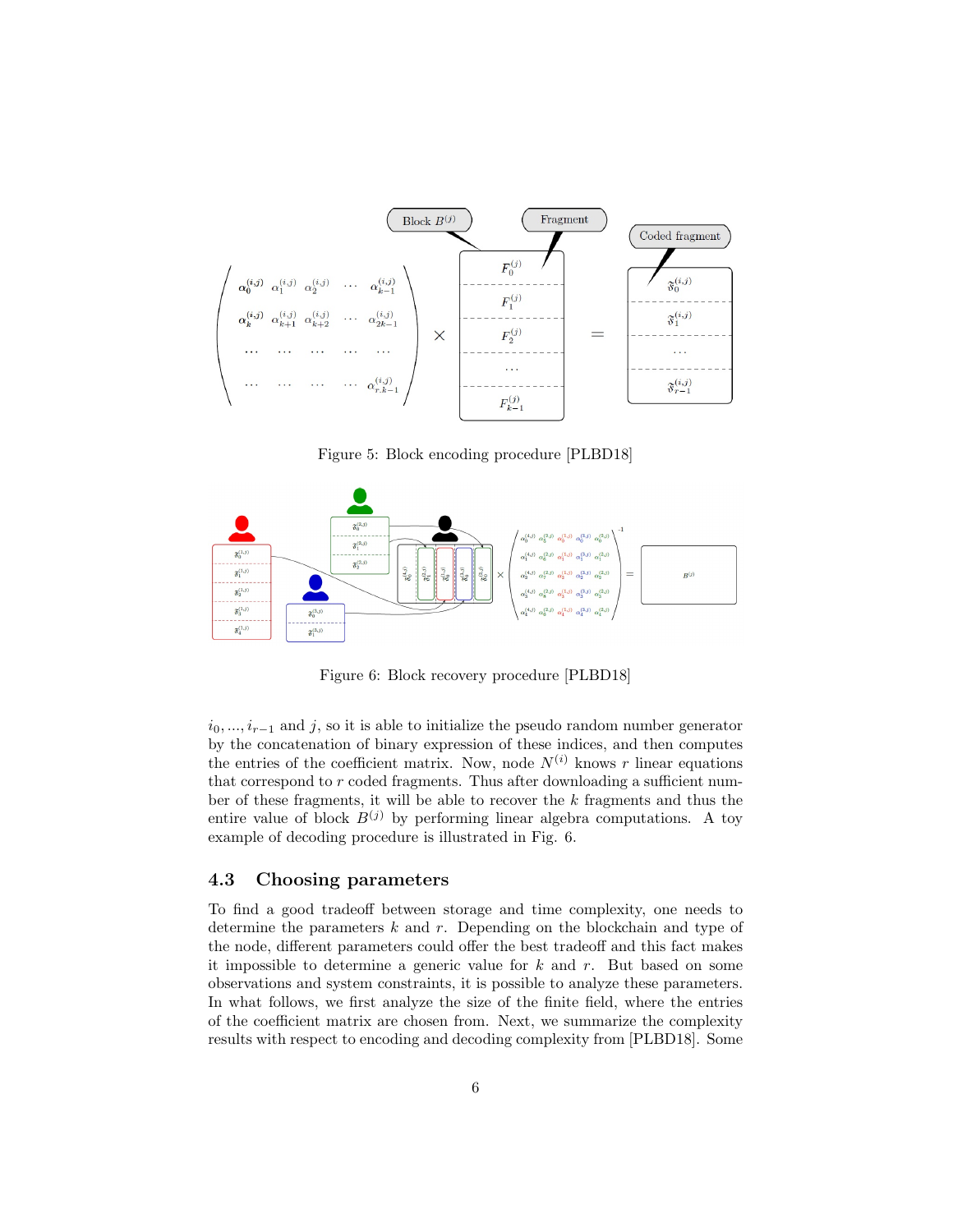important observations from  $[PLBD18]$  on choosing k and r parameters are summarized at the end of the discussion.

a. Size of the finite field. The importance of the size of finite field is as follows: first, it affects the error probability in recovering a block from the downloaded coded fragments, which is minimized by choosing a larger finite field. Also, there is a direct relation between the size of the finite field and the encoding and decoding complexity. i.e., by choosing a larger field, we have an encoding and decoding algorithm with a higher computation complexity.

The authors in [PLBD18] propose to use the finite field  $\mathbb{F}_{256}$ . To choose this field, the authors use a lemma in [SB10] which shows that if the entries of the coefficient matrix in the underlying linear equations are selected from the field  $\mathbb{F}_{2^m}$ , then the probability of retrieving a block from  $k + s$  downloaded fragments can be approximated by  $1 - 2^{-m \cdot (s+1)}$ .

- b. Processing Complexity. To find the complexity of encoding, we observe that it consists in one matrix multiplication with  $r \times s_B$  operations. This means that the encoding complexity is independent of parameter  $k$ , only depending on r. Considering the decoding, the complexity consists in one matrix inversion and one matrix-vector multiplication. Since the inversion of coefficient matrix has complexity  $O(k^3)$ , the total decoding complexity would be  $O(k^3) + k \times s_B$ . Fig. 7 represents the speed of encoding and decoding for 1MB blocks and for different values of  $k$  and  $r$ . For this computations, an erasure code implementation on a core i7-6700 GHz CPU is used. Based on this graph, it can be concluded that the process cost is negligible, as the coding speed is always larger that 15 Gbps for  $r \leq 20$ .
- c. Choosing k and r. In the case of k, it can be shown that by choosing larger values of  $k$ , the decoding procedure becomes more efficient. Moreover, the compression factor which is defined as  $c = k/r$  will also increase, which is desirable from the efficiency point of view. Therefore, it can be concluded that  $k$  should be chosen as large as possible, yet not exceeding  $2^m/2 = 128.$

The choice of  $r$  on the other hand is up to the end user and depends on the type of the user. Based on [PLBD18], choosing a large value of  $r$ will improve the block recovery, but reduce the network load. Moreover, increasing r will increase the storage effort of a node and thereby improve the overall availability of the blockchain. It can be concluded that the parameter  $r$  must be chosen according to the properties of the node.

### 5 Conclusion

In this report, we first present different existing solutions for Storage Scalability Problem (SSP), which was introduced in Section 1. Next, we explain